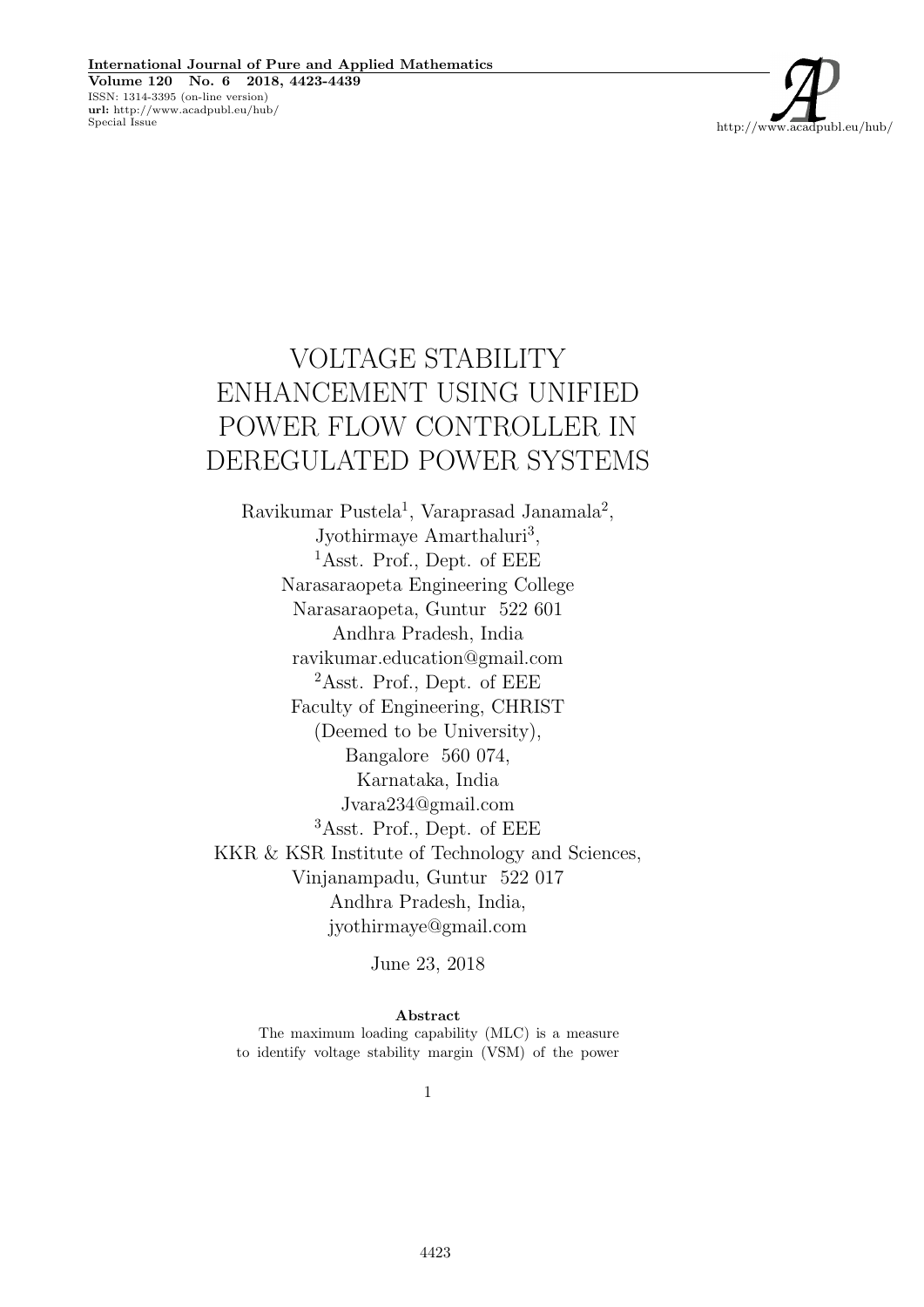system before voltage collapse happens. Under line outage contingency, the reduction in VSM can use an indicator to validate the importance of that line in network for stability management. This paper presents a novel approach for unified power flow controller (UPFC) location to maximize VSM in deregulated environment. The decoupled power injection (DPIM) modeling is adopted and the Continuous Power Flow (CPF) method is used for MLC calculation. The case studies are performed on IEEE 14-bus and IEEE 30-bus test systems and results are encouraged for real-time

Keywords:Deregulated power system; MLC; VSM; UPFC

# 1 INTRODUCTION

The major goal of a deregulated power system is to supply continuously the market cleared quantities to all market participants. This is a difficulty of highly complicated power system operation where the following dispatchable issues must be observed: (1) the maintenance of acceptable voltage profile at each bus and system frequency must be kept within specified margins; (2) the congestion management of transmission system considering thermal and stability constraints; (3) adequate power quality in electrical supply; and (4) the sustainability of preventive and control actions under abnormalities in the system. Moreover, because of the highly competitive environment with the open access power market, transmission cost must be kept as low as possible. The regulatory constraints on the expansion of the transmission network has resulted in reduction of stability margins and increased the risks of cascading outages and blackouts. Many of the researchers are already focused on this technique to mitigate intolerable operating states transmission system for security maintenance. This problem can be effectively tackled by the introduction of high power electronic controllers for the regulation of power flows and voltages in AC transmission networks. This allows flexible operation of AC transmission systems whereby the changes can be accommodated easily without stressing the system. Power electronic based systems and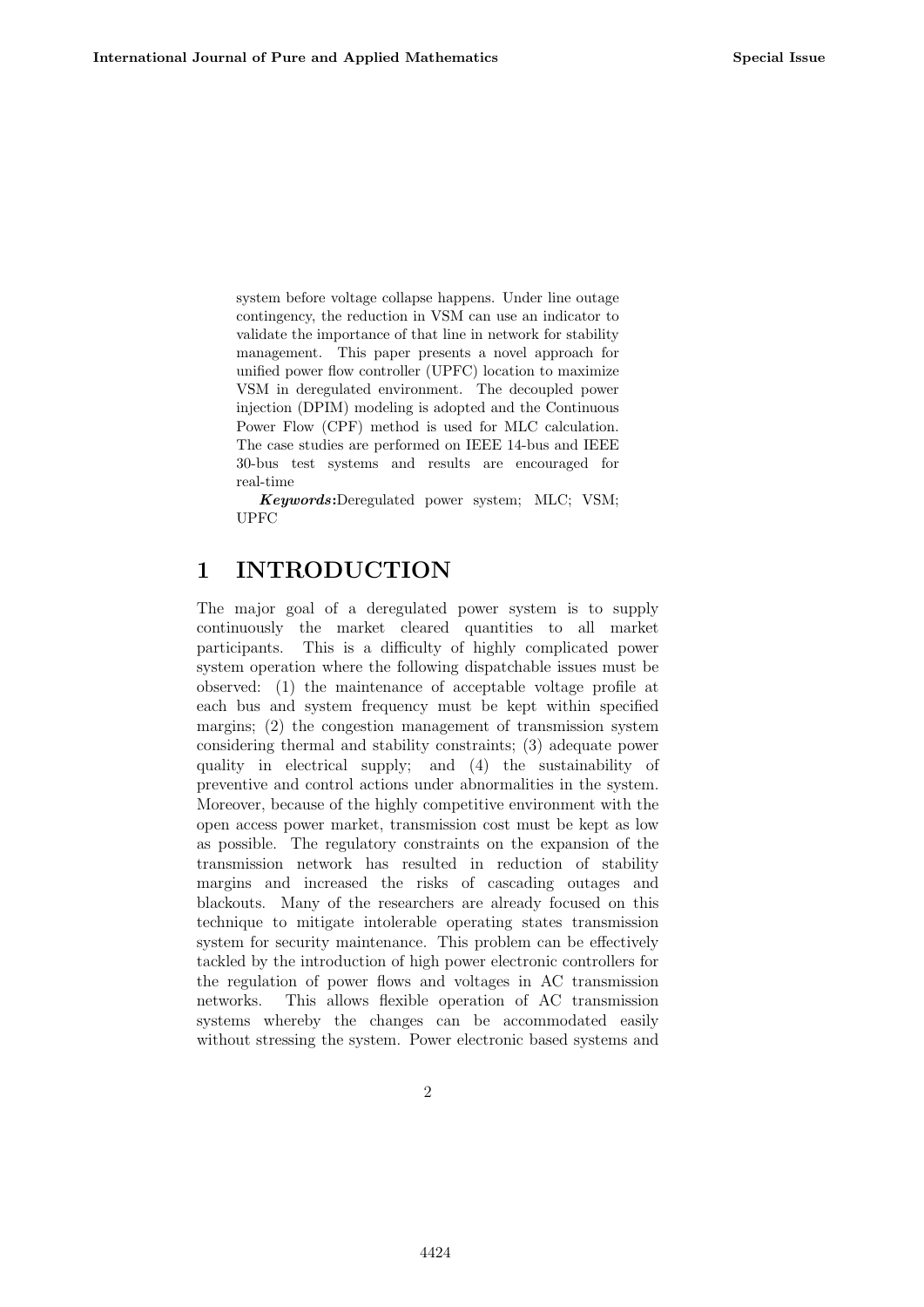other static equipment that provide controllability of power flow and voltage are termed as FACTS Controllers. FACTS devices control the power flow in the line by supplying or absorbing reactive power, controlling the phase angle or series impedance and increasing or decreasing bus voltages [1]. Depends upon control attributes, the FACTS devices classified such as series compensators, shunt compensators and series-shunt/combined compensators. The series compensators like Static Synchronous Series Compensator (SSSC), Thyristor-Switched Series Capacitor (TSSC), Thyristor-Controlled Series Capacitor (TCSC), Thyristor-Controlled Voltage and Phase Angle Regulators (TCVRs and TCPARs), the shunt compensators like Static Var Compensators SVC and STATCOM and combined compensators like Unified Power Flow Controller (UPFC) and Interline Power Flow Controller (IPFC) etc., can be found in literature.

Among all the FACTS devices, UPFC is one of the versatile FACTS devices for power flow control, since it can either simultaneously or selectively control the active and reactive power flow along the lines [2]. In 1981, Dr. Laszlo Gyugyi was introduced the concept of Unified Power Flow Controller (UPFC) [3, 4]. Similarly, the application of other FACTS devices for various technical benefits can be found in literature. For available transfer capability (ATC) enhancement [5-8], for total transmission capacity enhancement [9], for transmission system loadability enhancement [10], for voltage stability margin enhancement [11], for transient stability enhancement [12], for system reliability [13] and for load flow control [14-16] are some of the examples of FACTS application in deregulated environment.

### 2 STATIC MODELING OF UPFC

In literature various models can be found for UPFC in power flow studies like Power Injection Modeling (PIM), Decoupled PIM, and Coupled PIM for Conventional Power Flow, PST Equivalent Model, Static Modeling of UPFC. Each model has its own advantages and disadvantages. Because of simple and easiness to implement in Newton-Raphson load flow program without modifying Jacobian matrix, Decoupled Power Injection Model (DPIM) has chosen in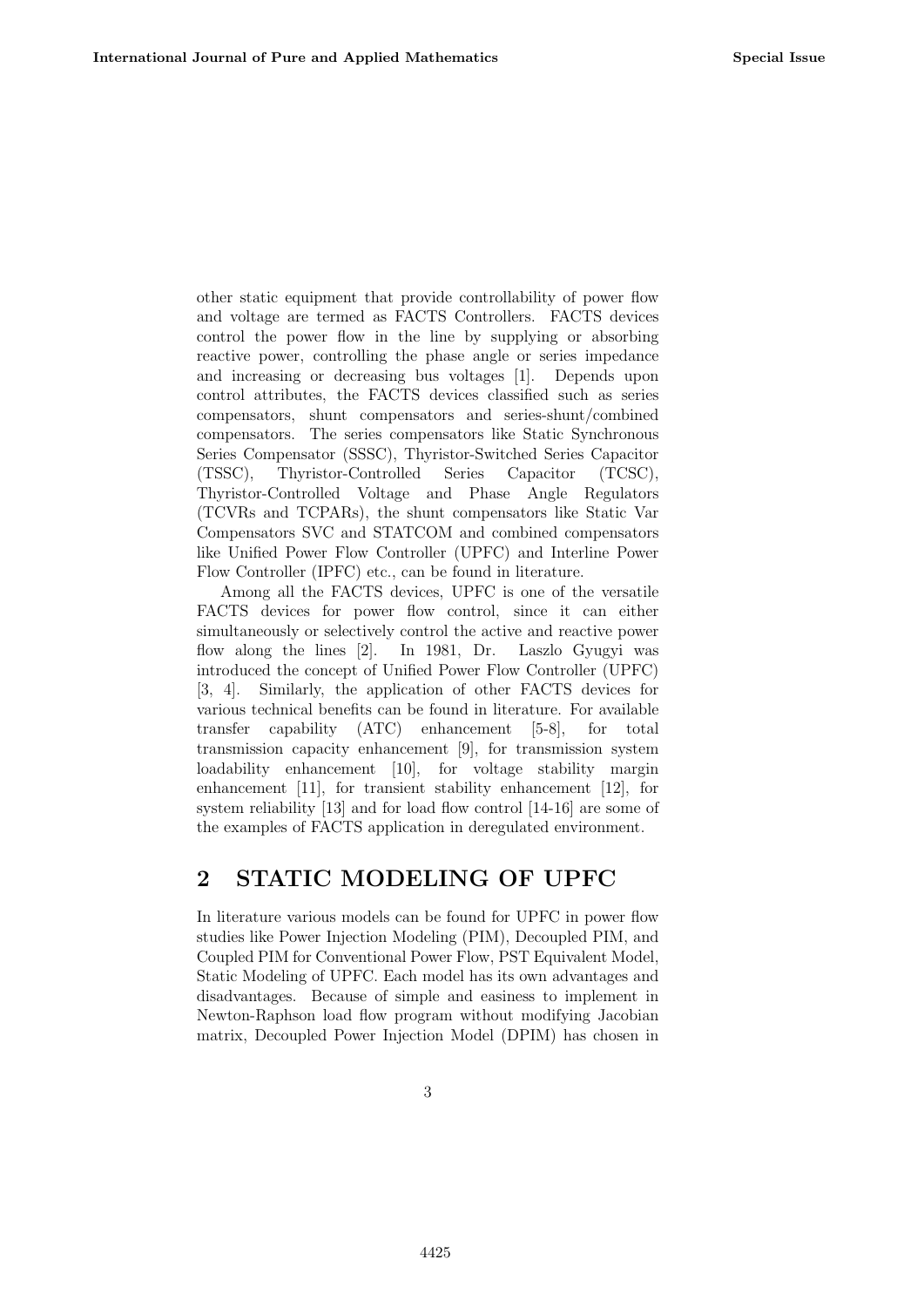many works. The brief description on DPIM of UPFC is presented here. As far as power flow solutions concerned, the only restriction with this model may have is that the UPFC converter valves are taken to be lossless [17].

Consider a transmission line connected between bus i and j as shown in Figure 1. The net injected power at bus i is 50 MW and the same is flowing through line. The withdrawal at bus j is 50 MW. Assume that the line having a capability of 40 MW, then the situation is termed as overloading or congestion in the network.

In order to overcome this problem, the desired solution by the compensation device is illustrated in Figure 2. An amount of 10 MW power has been withdrawn at bus i and hence the remaining surplus power i.e. 40 MW at bus i is transferring to bus j through line. But the net required withdrawal at bus j is 50 MW and so an amount of 10 MW power has been injected by a generator at bus j. Under this condition, the incoming bus i has become PQ bus and the outgoing bus j has become PV bus.



Figure 1: Situation of congestion in line i-j

It is also observable that the net flow in line reduced by 10 MW and hence this amount of power has been considered as counter-flow in the line. If the withdrawal at bus i is 20 MW and injected power at bus j is also 20 MW, then the flow in transmission line will become only 30 MW which is less than its rated capacity. So we can control the power in congested line by changing the network configuration as shown in Figure 2. This type of compensation is possible only by the power injection modeling of UPFC. The major advantage of this model is not required to change the Jacobian matrix and in addition to this, the absolute mismatch to the market driven schedule with the rescheduling approach, can also be minimize in the event of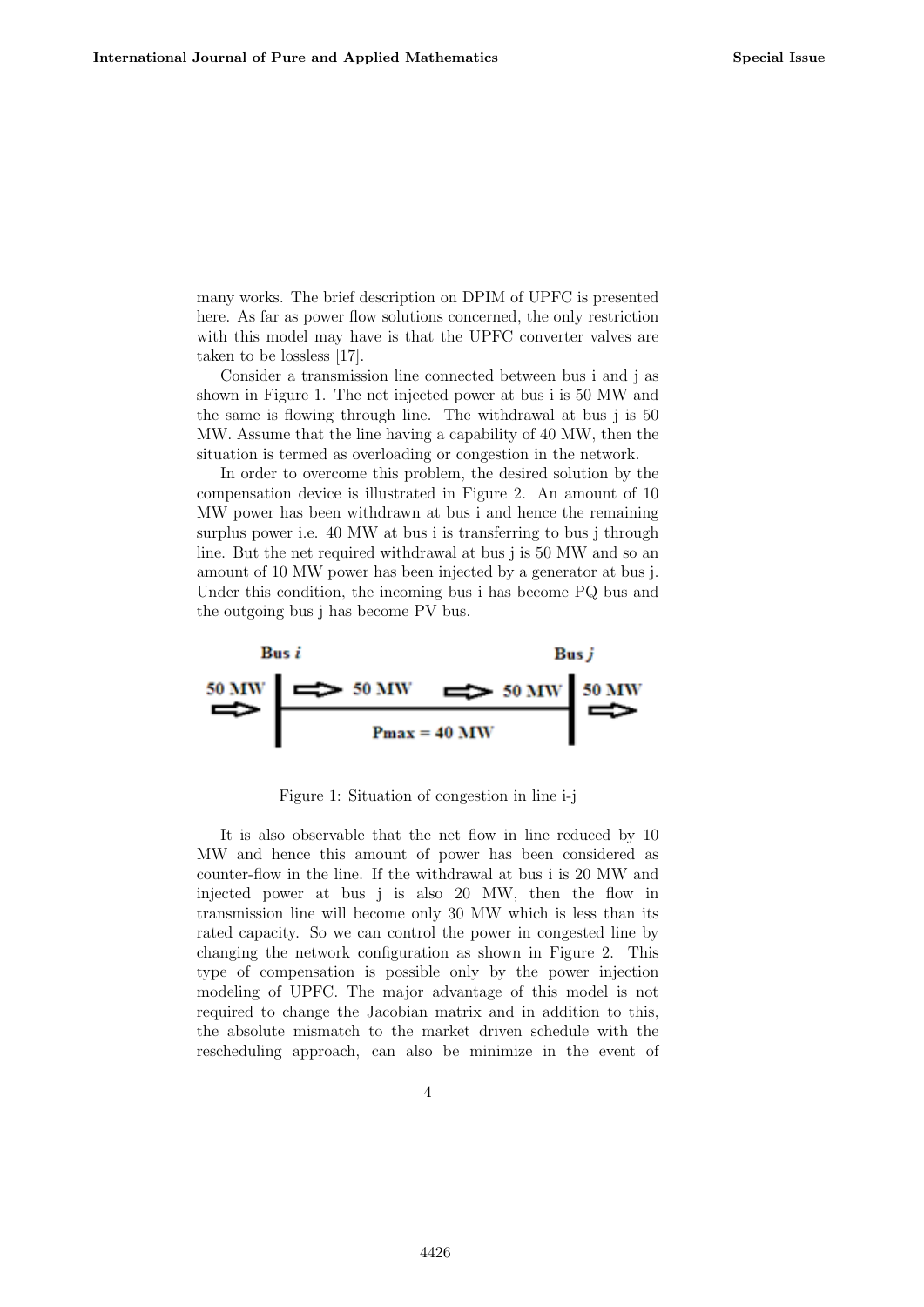unsolvable situation with UPFC control. A similar explanation for DPIM for UPFC can be found in [18].



Figure 2: Congestion relief in line i-j

# 3 OPTIMAL LOCATION OF UPFC

In order to meet high security margin, the location should satisfy certain prerequisites for satisfactory operation of the system. In general, the system stability, network loadability, transmission losses and power quality issues are some of the considerable objectives for optimization problem of FACTS devices. As given in [19], the optimal location approaches can classified in to (1) approaches based on heuristic optimization algorithms, (2) approaches based on analytical methods, (3) approaches based on single-type FACTS device allocation, (4) approaches based on multi-type FACTS devices allocation. However, the best choice of FACTS devices and their optimal location is not a simple optimization problem due to their distinguished advantages and disadvantages of each device, size and number. So, the solution is mainly dependent on the concerned objective function. In this paper, a novel strategic approach is proposed to maximize transmission loadability based on reduced critical loading margin under (N-1) line contingency.

Since all FACTS devices are passive in nature, they can inject/withdraw required reactive power in to the system rapidly.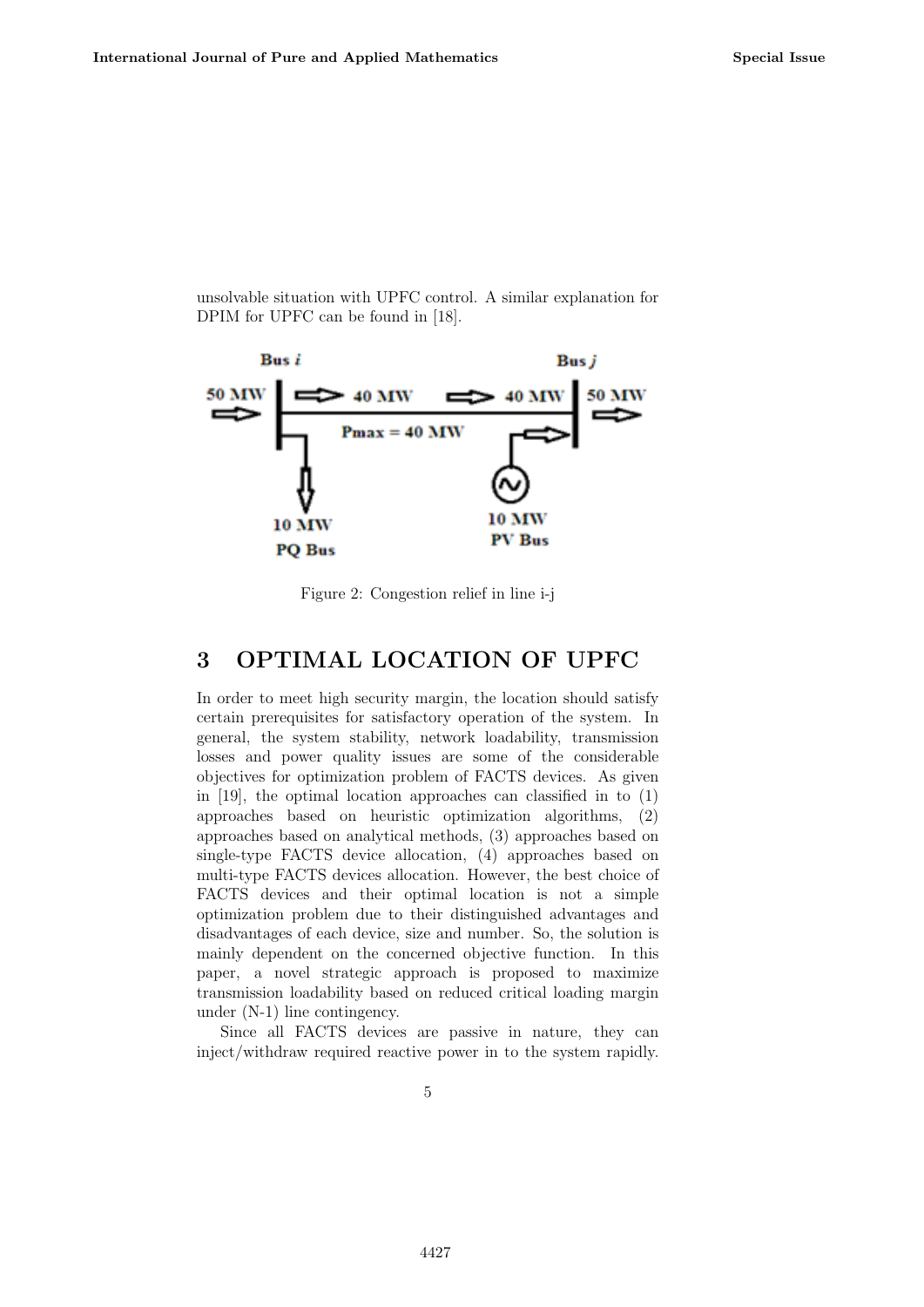The voltage instability is mainly dependent on lack of reactive power support. The network loading capability at unsolvable condition of power flow equations is known as Critical Loading Margin (CLM) [20]. This will drastically decrease with the worst contingencies. Contingency analysis is an important aspect to the secure operation of a system, since contingencies may have a vast and negative impact on voltage stability margin, and can eventually lead the system to a voltage collapse [21]. So the validation of FACTS devices support can more pronounced at this stage. P-V and V-Q curve power flow programs were popular for many years. Due to divergence problem with conventional methods, we cant generate complete P-V and V-Q curves. These curves are determined by stressing each bus load independently and the selection of bus to analyze is also very important. Later Continuous Power Flow (CPF) method was introduced to determine maximum loading condition [22]. The method gives the information of voltage drooping nature at a specified bus with the increment of load either only at one bus or on the entire system.

In order to identify week load buses as well as to rank (N1) line outage contingencies and as a part in new approach for optimal location of FACTS devices, CPF is adopted. The reduced system loadability is considered as a measure to understand the severity of a particular  $(N1)$  line contingency. Using this information, the lines have been ranked to integrate UPFC device optimally. To reduce computational effort while (N1) line contingency ranking, the voltage sensitive geographical zone has been identified using Network Visualization approach. The Network Visualization technique in Power System Analysis Toolbox (PSAT) can easily visualize all voltage sensitive zones buses [23]. The lines incident to sensitive zone buses are only selected in contingency analysis. With this, the computational effort can reduce significantly.

### 4 PROBLEM FORMULATION

#### A. Formulation of Mathematical Problem

• Equality constraints: Power flow equations corresponding to both real and reactive power balance equations are the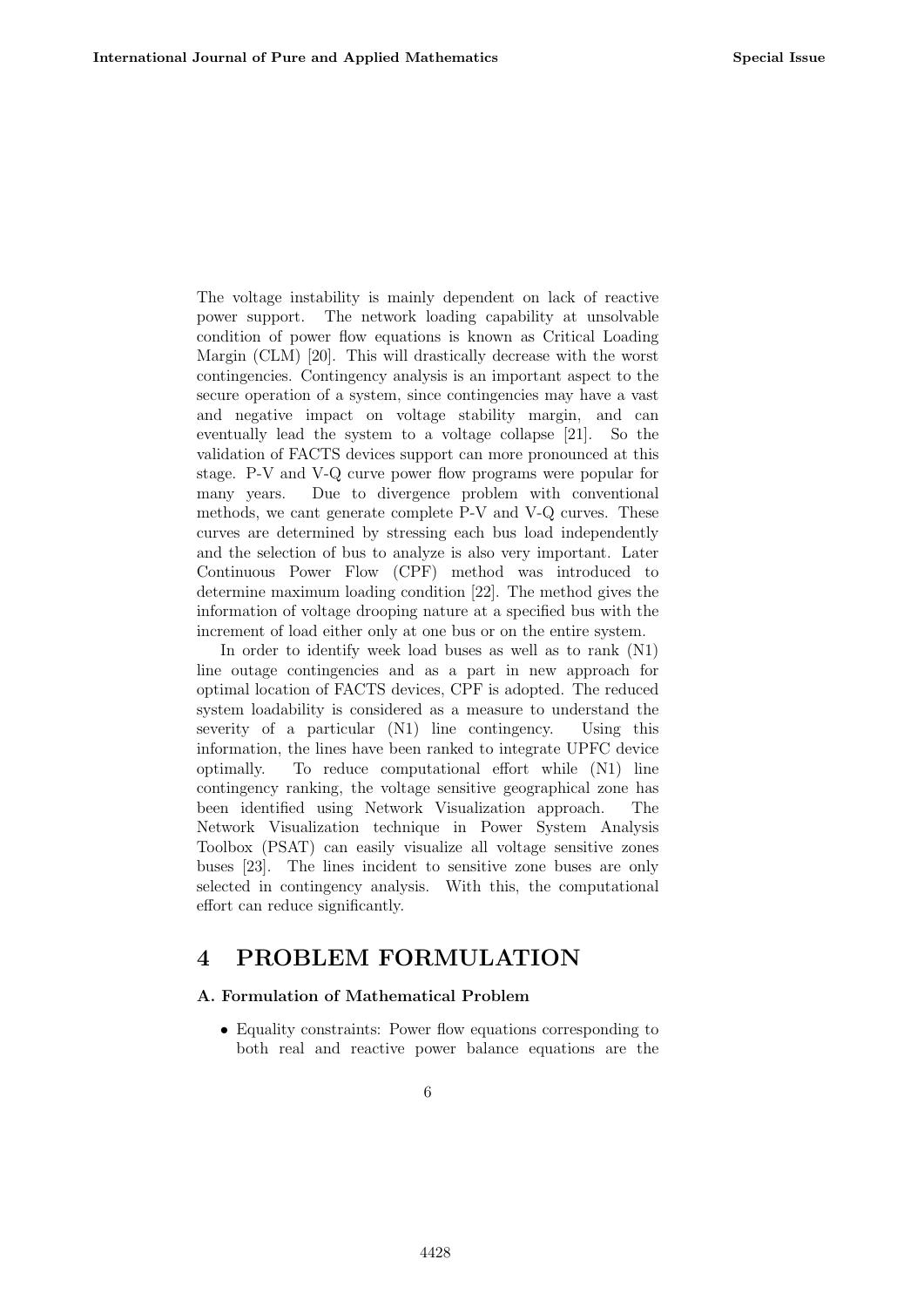equality constraints that can be written, for all the buses except buses p and q in which UPFC is connected, as

$$
P_i = P_{g,i} - P_{d,i} = \sum_{k=1}^{N_B} |V_i| |V_k| |\text{res}(\theta_k - \delta_i + \delta_j)| \tag{1}
$$

$$
Q_i = Q_{g,i} - Q_{d,i} = -\sum_{k=1}^{N} |V_i||V_k||\mathbf{I}_{ik}|\sin(\theta_{ik} - \delta_i + \delta_j) \qquad i = 1, 2, ..., NB \; ; \; \text{but } i \neq p, q \tag{2}
$$

For buses p and q, the quality constraints can be written as

$$
P_p = \sum_{k=1}^{NR} \left| V_p \right| \left| V_k \right| \left| Y_{pk} \right| \cos \left( \theta_{pk} - \delta_p + \delta_j \right) - P_{p,ing} \tag{3}
$$

$$
Q_{p} = -\sum_{k=1}^{N_{\text{eff}}} \left| V_{\mu} \right| \left| Y_{\mu k} \right| \sin \left( \theta_{\mu k} - \delta_{p} + \delta_{j} \right) - Q_{p, \text{inf}} \tag{4}
$$

$$
P_q = \sum_{k=1}^{\infty} |V_q||V_k||\mathbf{r}_{q,k}|\cos(\theta_{q,k} - \delta_q + \delta_f) + P_{q, \text{log}} \tag{5}
$$

$$
Q_q = -\sum_{k=1}^{N} |V_q||V_k||_{qk} \sin(\theta_{qk} - \delta_q + \delta_f) + Q_{q, log} \tag{6}
$$

For lossless operation,

$$
P_{p,ig} = P_{q,ig} \tag{7}
$$

• Real power generation limits: This includes the upper and lower real power limit of generators.

$$
P_{s,i}^{\min} \le P_{g,i} \le P_{s,i}^{\max}, \qquad i = 1, 2, ..., NG
$$
 (8)

• Reactive power generation limits: This includes the upper and lower reactive power limit of generators.

$$
Q_{\scriptscriptstyle g,i}^{\scriptscriptstyle \min} \leq Q_{\scriptscriptstyle g,i} \leq Q_{\scriptscriptstyle g,i}^{\scriptscriptstyle \max} \,, \qquad i = 1, 2, ..., NG \tag{9}
$$

• Voltage limits: This includes the upper and lower limits on the bus voltage magnitude.

$$
V_i^{\min} \le V_i \le V_i^{\max}, \quad i = 1, 2, ..., NB
$$
\n(10)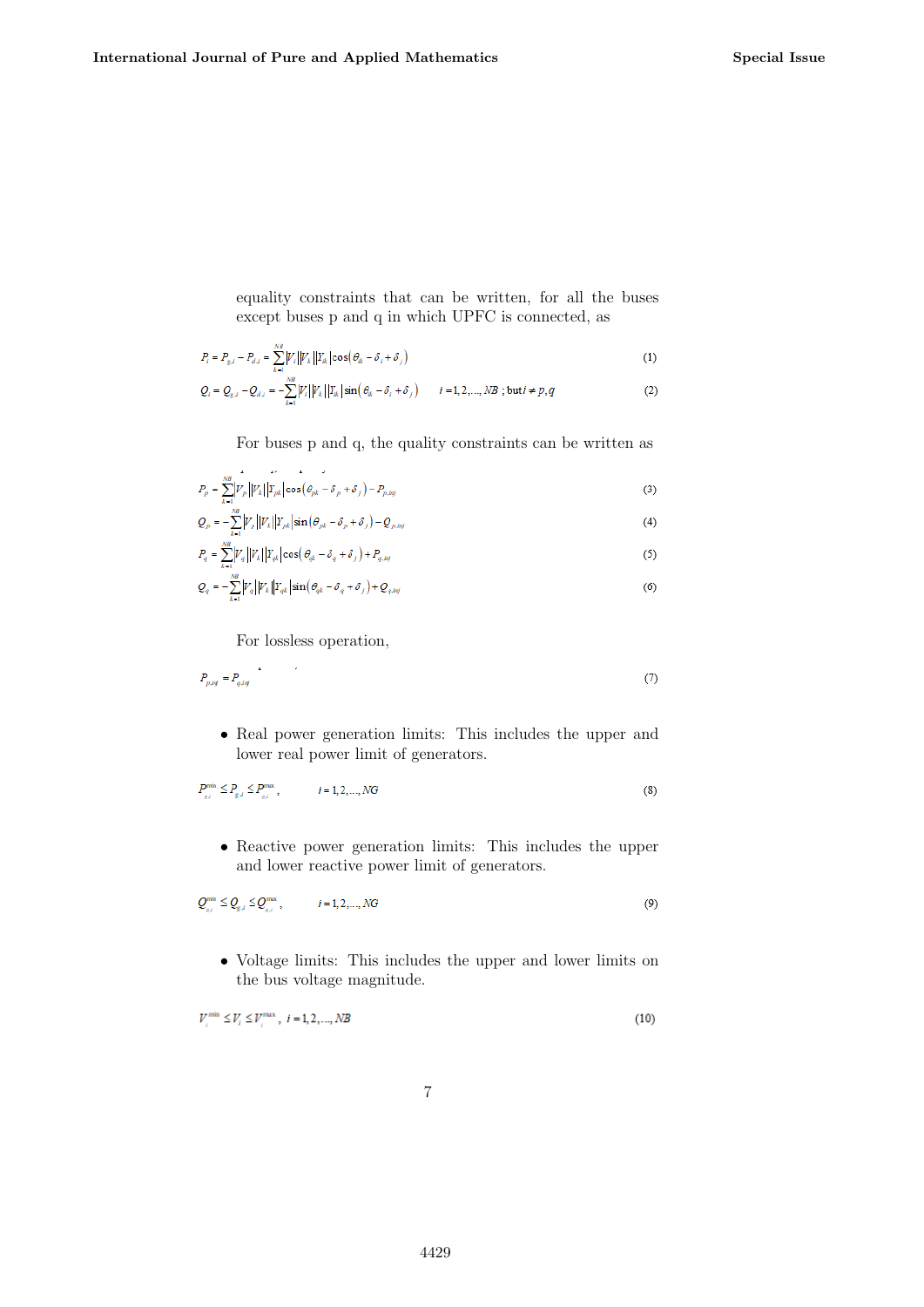$\delta^{\min}_{i} \leq \delta_i \leq \delta^{\max}_{i}$  ,  $i = 1, 2, ..., NB$ 

$$
(11)
$$

- Phase angle limits: This includes the upper and lower limits on the bus voltage phase angle.
- Tap-Changers limits: This includes the upper and lower limits on the tap positions in tap-changing transformer lines.

$$
a_i^{\min} \le a_i \le a_i^{\max} \qquad i = 1, 2, \dots, NTCL \tag{12}
$$

• MVAr injection limits: This includes the upper and lower limits on the MVAr injections at voltage controlled buses.

$$
Q_{\text{init}}^{\min} \leq Q_{\text{init}} \leq Q_{\text{init}}^{\max}, \qquad i = 1, 2, ..., NUCB \tag{13}
$$

• Line flow limits: These constraints represent the maximum MVA power flow in a transmission line

$$
S_i \le S_i^{\max}, \qquad \qquad l = 1, 2, \dots, NL \tag{14}
$$

• UPFC Operating Constraints: These constraints represent the maximum power injections of UPFC incident buses. The base case complex power flow of line p q selected to integrate UPFC, is added at PQ bus of UPFC and same is injected at PV bus of UPFC. While optimizing the objective function, these parameters are scaled up to maximum without violating MVA rating of line rating p q.

| $P_{p, inj} = real(S_{l, pq})$      | (15) |
|-------------------------------------|------|
| $\Omega = \text{imod}(\mathcal{S})$ | (16) |

$$
Q_{p, inj} = imag(S_{l, pq}) \tag{16}
$$

$$
\begin{aligned} \sqrt{P_{p, \text{inj}}^2 + Q_{p, \text{inj}}^2} &\le \left| S_{l, \text{p},q} \right| \end{aligned} \tag{17}
$$

```
Since bus q is modeled as PV bus, the reactive power injection adjusts within limits.
Q_{_{g,q}}^{\min } \leq \left( Q_{_{g,q}} = Q_{_{q,ig}} \right) \leq Q_{_{g,q}}^{\max }(19)
```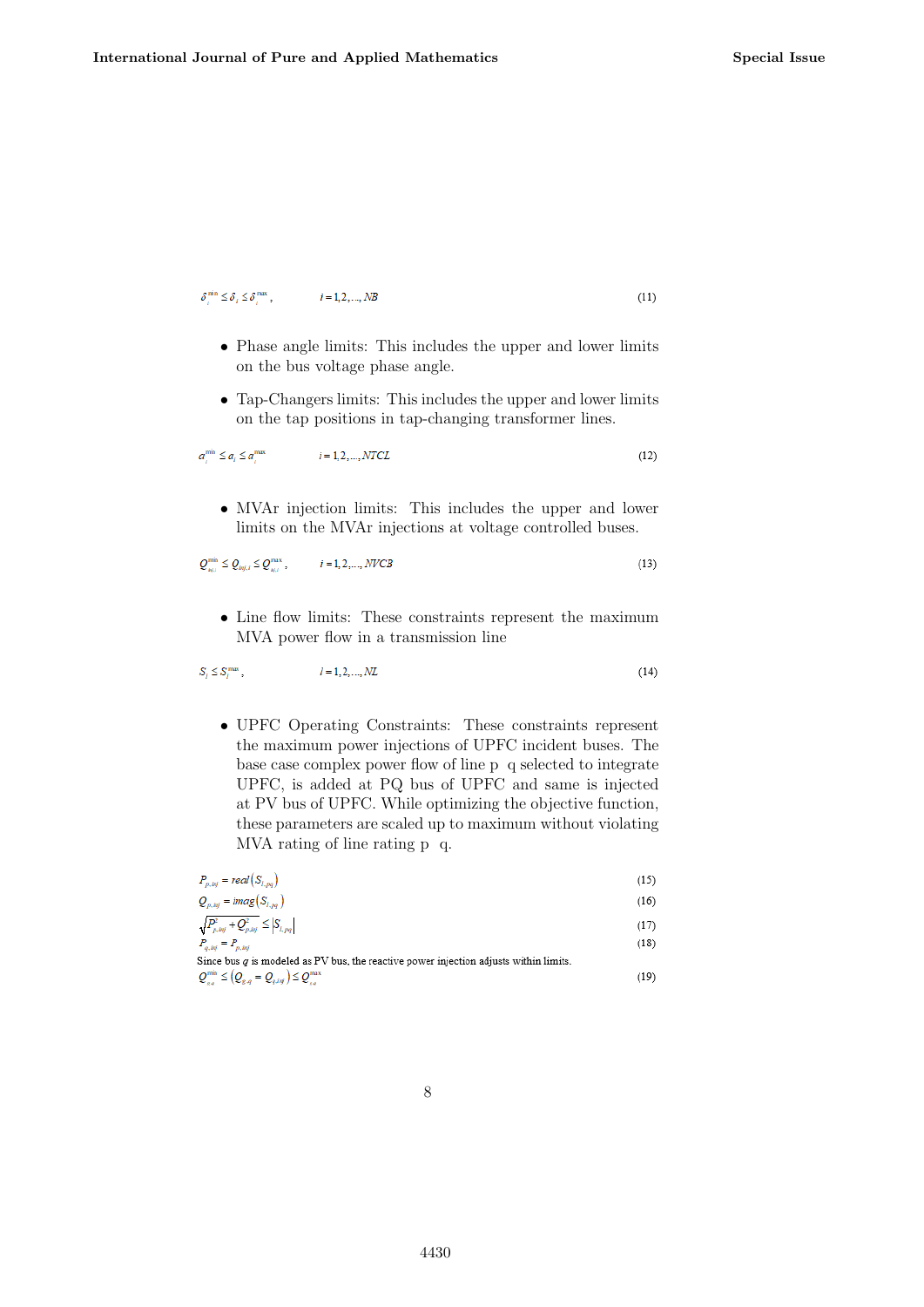#### B. Voltage Stability Assessment

The continuation power flow (CPF) analysis is robust and flexible and suited for solving load flow problems with convergence difficulties. However, the method is very slow and time consuming. Hence the better approach is to use combination of conventional load flow method i.e. NR or FD and continuation method. Starting from the base case, load flow is solved using a conventional method to compute power flow solutions for successively increasing load levels until a solution cannot be obtained. Hereafter, the continuation method is restored to obtain the load flow solutions. Normally, the continuation method is required only if solutions are required exactly at and past the critical point [24].

The net active and reactive power injections at the load and source buses are functions of and are given by:

$$
P_i = P_{i0} + \lambda L_{i0}
$$
  
\n
$$
Q_i = Q_{i0} + \lambda L_{i0}
$$
\n(20)

where is the parameter controlling the amount of injection, is the base case real power injections at the bus, is the base case reactive power injections at the bus, is the real power load participation factor, is the reactive power load participation factors. By maximizing , the maximum loadability of the system constrained by voltage instability limit can obtain. The detailed information about CPF can be found in [22].

### 5 RESULTS AND DISCUSSIONS

#### A. Optimal Location in IEEE-14 Bus System

The initial generation schedule is done as per proportional to their maximum generation capacity limit. The base case load of entire system is 259 MW. In this work, the lines which are incident to generator buses (1, 2, 3, 6 and 8) not consider for UPFC location. Similarly, the lines with tap-changing or phase shifting transformers are also not considered for UPFC installation. By performing CPF, the maximum loadability is determined at initial case and equal to 4.592 p.u. The MLC is determined under each line contingency and the results are given in Table 1.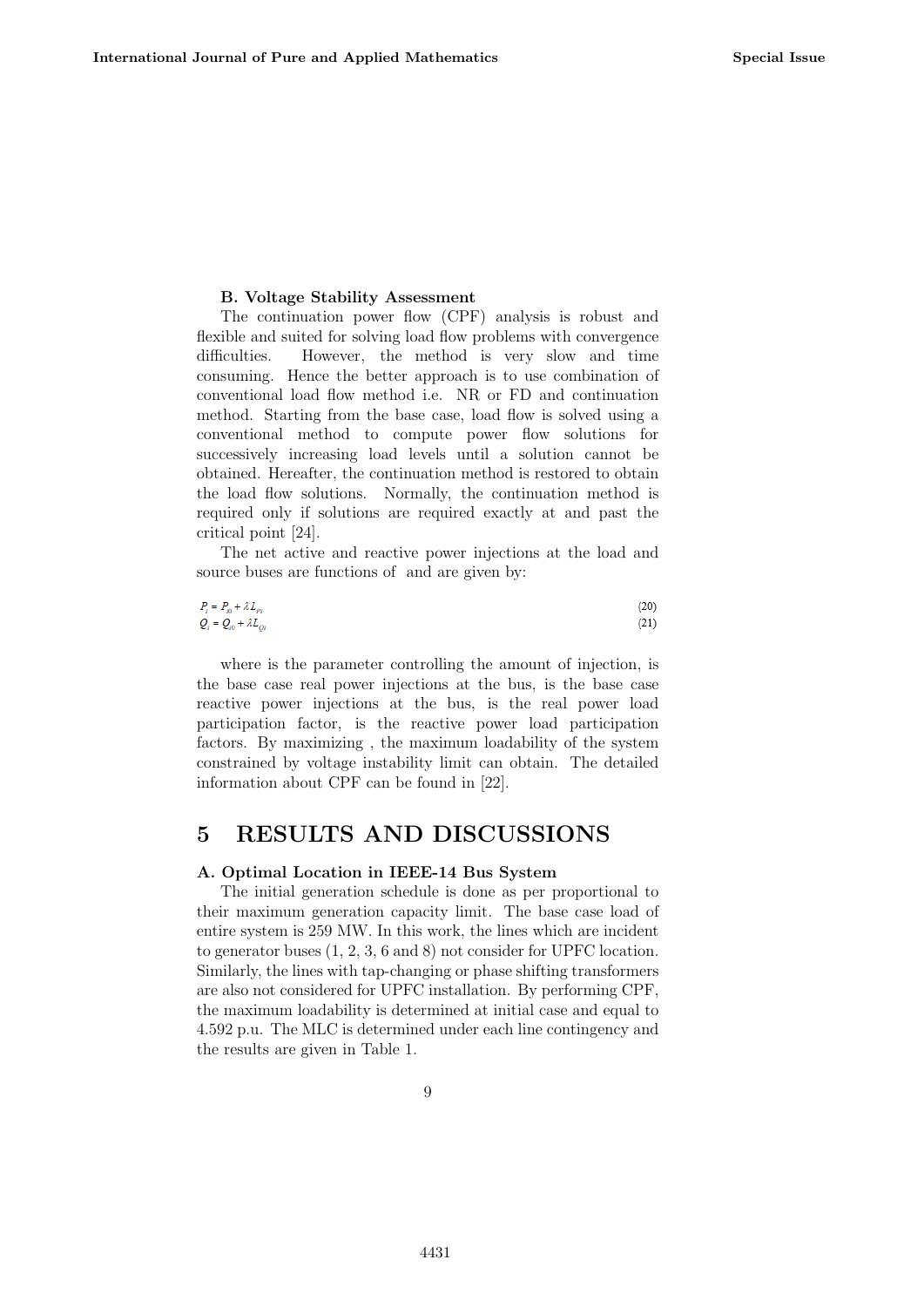In general, IEEE 14-bus test system has 20 transmission lines and hence there is a need to simulate separately for each line contingency MLC determination. Hence as explained earlier, we have simulated CPF at base case and then by using network visualization technique in PSAT, the critical zone has been identified. From the pictographic representation of critical zone as shown in Figure 3, the critical buses 14, 10, 4, 9 and 7 i.e. which are less than 0.9 p.u. voltage level are identified. The lines incident to these buses are the first priority and based on reduce MLC, line 7 9 is finalized for UPFC location.

| IEEE 14-Bus System |        |      | IEEE 30-Bus System |        |      |  |
|--------------------|--------|------|--------------------|--------|------|--|
| Line               | MLC    | Rank | Line               | MLC    | Rank |  |
| $7 - 9$            | 2.6946 |      | $28 - 27$          | 1.5753 |      |  |
| $13 - 14$          | 3.1021 | 2    | $27 - 29$          | 2.3489 | 2    |  |
| $9 - 14$           | 3.1090 | 3    | $27 - 30$          | 2.3983 | 3    |  |
| $10 - 11$          | 3.8772 | 4    | $9 - 10$           | 2.5535 | 4    |  |
| $4 - 9$            | 4.1123 | 5    | $29 - 30$          | 2.6865 | 5    |  |
| $4 - 7$            | 4.3220 | 6    | $22 - 24$          | 2.9348 | 6    |  |
| $2 - 4$            | 4.3576 | NA   | $12 - 15$          | 2.9568 | 7    |  |
| $4 - 5$            | 4.4261 | 7    | $10 - 20$          | 2.9844 | 8    |  |
| $2 - 5$            | 4.4339 | NA   | $15 - 23$          | 3.0361 | 9    |  |
| $3 - 4$            | 4.4456 | NA   | $10 - 21$          | 3.0720 | 10   |  |
| $9 - 10$           | 4.5095 | 8    |                    |        |      |  |
| $7 - 8$            | NC     | NA   |                    |        |      |  |

Table 1. (N-1) Line Contingency Ranking as per MLC

#### B. Optimal Location in IEEE-30 Bus System

In this system also, the lines which are incident to generator buses (1, 2, 5, 8, 11 and 13) not consider for UPFC location. Similarly, the lines with tap-changing or phase shifting transformers are also not considered for UPFC installation. The CPF is performed for base case load 283.4 MW. The generation schedule is proportional to their maximum generation capacity. The maximum loadability at initial case is 3.2813 p.u. The MLC is determined under each line contingency and the top ten ranked lines are given in Table 1.

In general, IEEE 30-bus test system has 41 transmission lines and hence there is a need to simulate separately for each line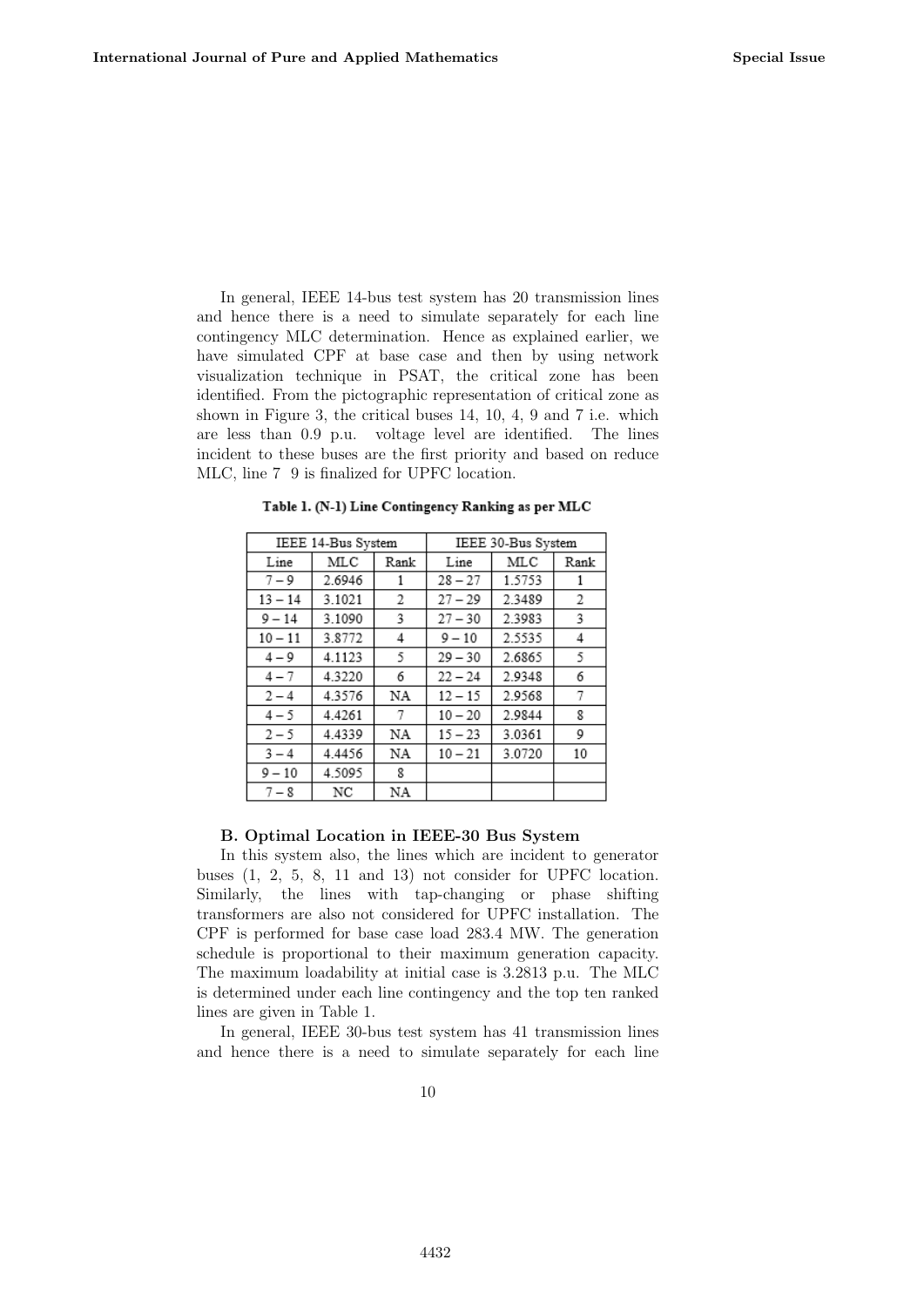

Figure 3: Network visualization of IEEE 30-bus test system at MLC

contingency MLC determination. Hence as explained earlier, we have simulated CPF at base case and then by using network visualization technique in PSAT, the critical zone has been identified. From the pictographic representation of critical zone as shown in Figure 3, the critical buses 10, 14, 15, 16, 17, 18, 19, 20, 21,22, 23, 24, 25 26, 27, 29, 30 i.e. which are less than 0.9 p.u. voltage level are identified. The lines incident to these buses are the first priority and based on reduced MLC, line 28 27 is finalized for UPFC location.

### C. MLC Calculation in IEEE-14 Bus System under Electricity Market Environment

With an assumption of various generation schedules with different bidding scenarios in deregulated environment, the case studies are performed. The various generation schedules for the same load are given in Table 2. Using CPF method, the MLC value is determined for each generation schedule and corresponding PV curve at critical bus for case  $# 1$  generation schedule is given in Figure 4. By observing results given for without UPFC in Table 2, the MLC is decreased at some cases and increased at some other cases from base case. Hence MLC value is dynamic in nature and strongly dependent on generation schedule as well as system operating constraints.

### D. MLC Calculation in IEEE-30 Bus System under Electricity Market Environment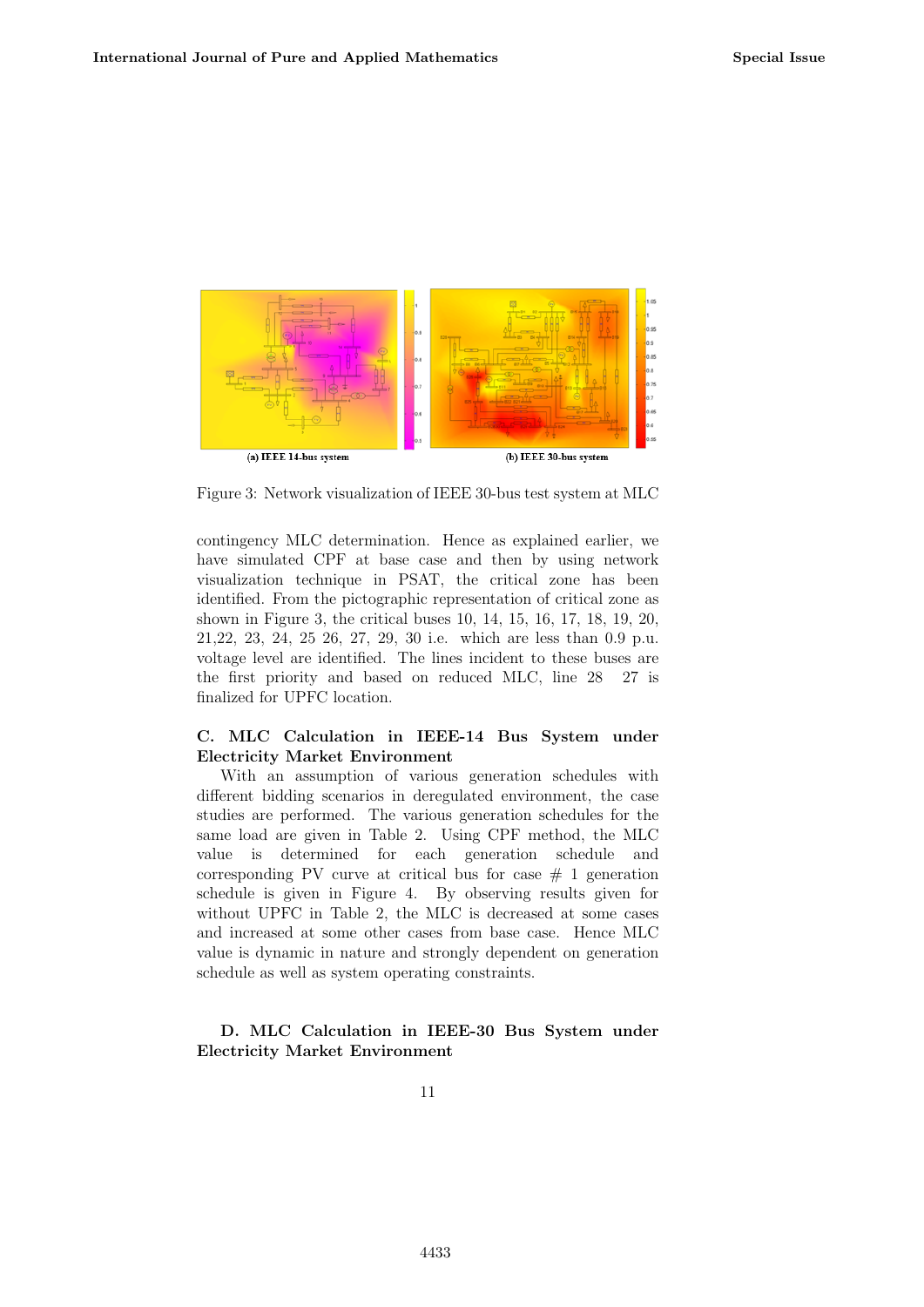| Case # | PG1    | PG2    | PG3    | PG4   | PG5   | Without UPFC | With UPFC |
|--------|--------|--------|--------|-------|-------|--------------|-----------|
|        | 185.04 | 36.72  | 28.74  |       | 8.5   | 2.319        | 2.858     |
|        | 7.06   | 42.80  | 87.22  | 62.84 | 59.09 | 2.527        | 4.126     |
|        | 156.58 | 102.43 |        |       |       | 2.094        | 2.457     |
|        | 133.31 | 25.69  | 100.00 |       |       | 2.381        | 3.223     |
|        | 132.42 | 26.58  |        | 100   |       | 2.425        | 3.459     |
|        | 166.12 | 32.97  |        |       | 59.91 | 2.206        | 2.952     |

Table 2. Generation schedule (MW) and MLC with UPFC in IEEE 14-Bus System



Figure 4: PV Curve at MLC for case #1 generation schedule in IEEE 14-Bus System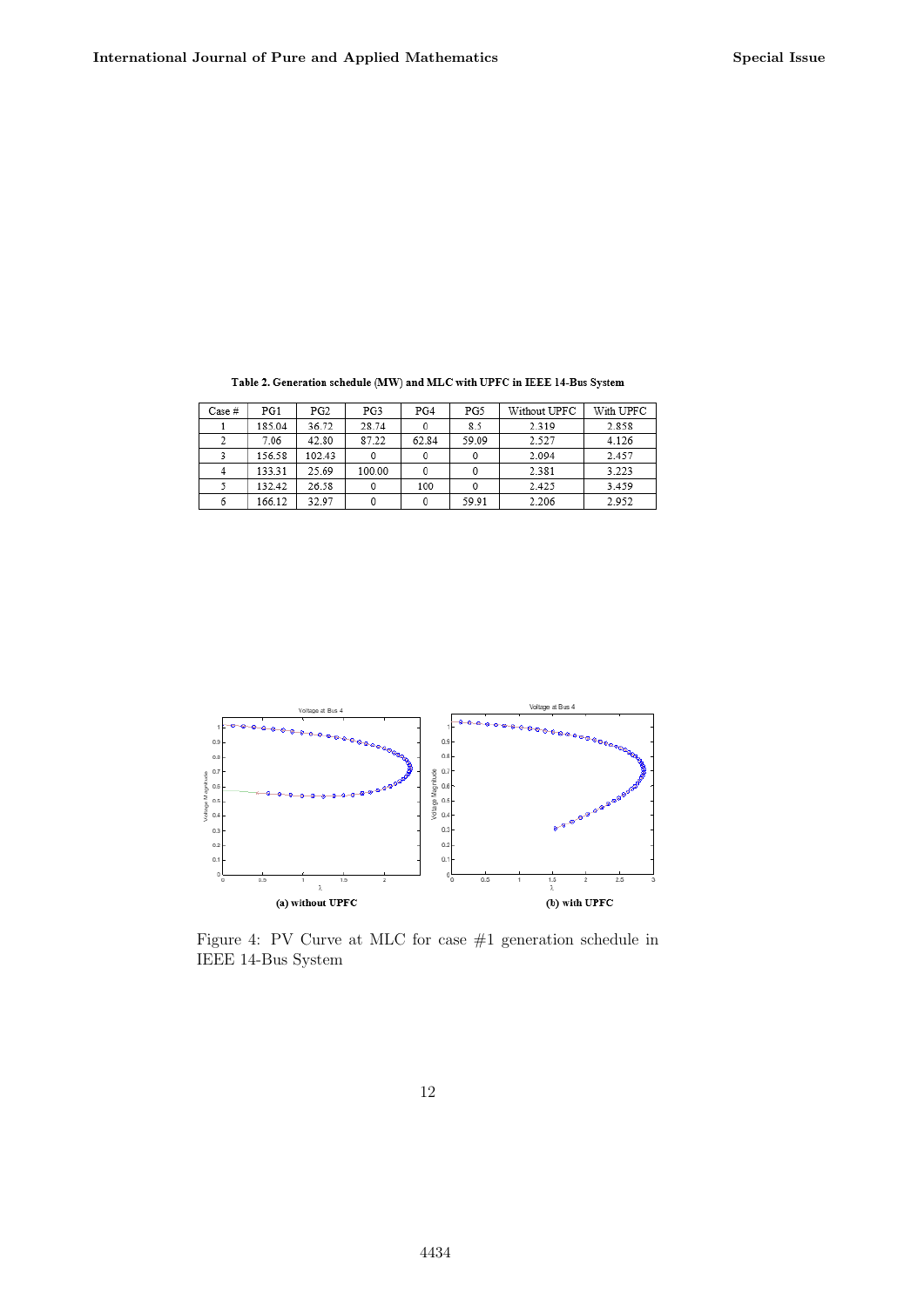In this test system, there are 6 generator buses and a total load of 283.40 MW. The base case schedule as case  $\#$  1, and its corresponding MLC value is given in Table 3. In addition to this, we have considered (N-1) line contingencies to show their impact on MCL.

| Case # | PG1    | PG <sub>2</sub> | PG3   | PG4   | PG5   | PG6   |
|--------|--------|-----------------|-------|-------|-------|-------|
|        | 200.49 | 36.23           | 29.35 | 12.94 | 4.39  |       |
|        | 4.98   | 42.07           | 80.66 | 52.97 | 58.94 | 43.78 |
|        | 77.76  | 40.01           | 62.17 | 39.08 | 39.71 | 24.66 |

Table 3. Generation schedule in MW for IEEE 30-Bus System

The considered line outages for a specific schedule and corresponding MLC values are given in the Table 3. By observing the MLC values under line outage conditions, it is decreased significantly at some cases and moderately affected at some other cases. Hence we can conclude that, the MLC is not only dependent on generation schedule as proved in case studies on IEEE 14-bus system and it is also dependent on network configuration. As determined in earlier, the optimal location for UPFC is line 28 27 in IEEE 30-bus system as for both the approaches. Hence line 28 27 is modeled as per DPIM. By observing power flow direction in line 28 27, the bus 27 is modified as PV bus. By comparing without UPFC results, the increment in MLC values with UPFC can be observable in Table 4.

Table 4. MLC Values in p.u for various schedules and line outages in IEEE 30-Bus System with UPFC

| Case # | Normal | $4 - 12$ outage |           | $22 - 24$ outage |              |  |
|--------|--------|-----------------|-----------|------------------|--------------|--|
|        |        | Without UPFC    | With UPFC | Without UPFC     | Without UPFC |  |
|        | 2.018  | 1.457           | 1.789     | 1.749            | 2.586        |  |
|        | 2.126  | 2.099           | 3.071     | 1.850            | 3.266        |  |
|        | 2.148  | 2.058           | 2.890     | 1.865            | 3.544        |  |

### 6 CONCLUSIONS

In this paper, the mathematical modeling of decoupled power injection has been reviewed. To integrate UPFC in the network, a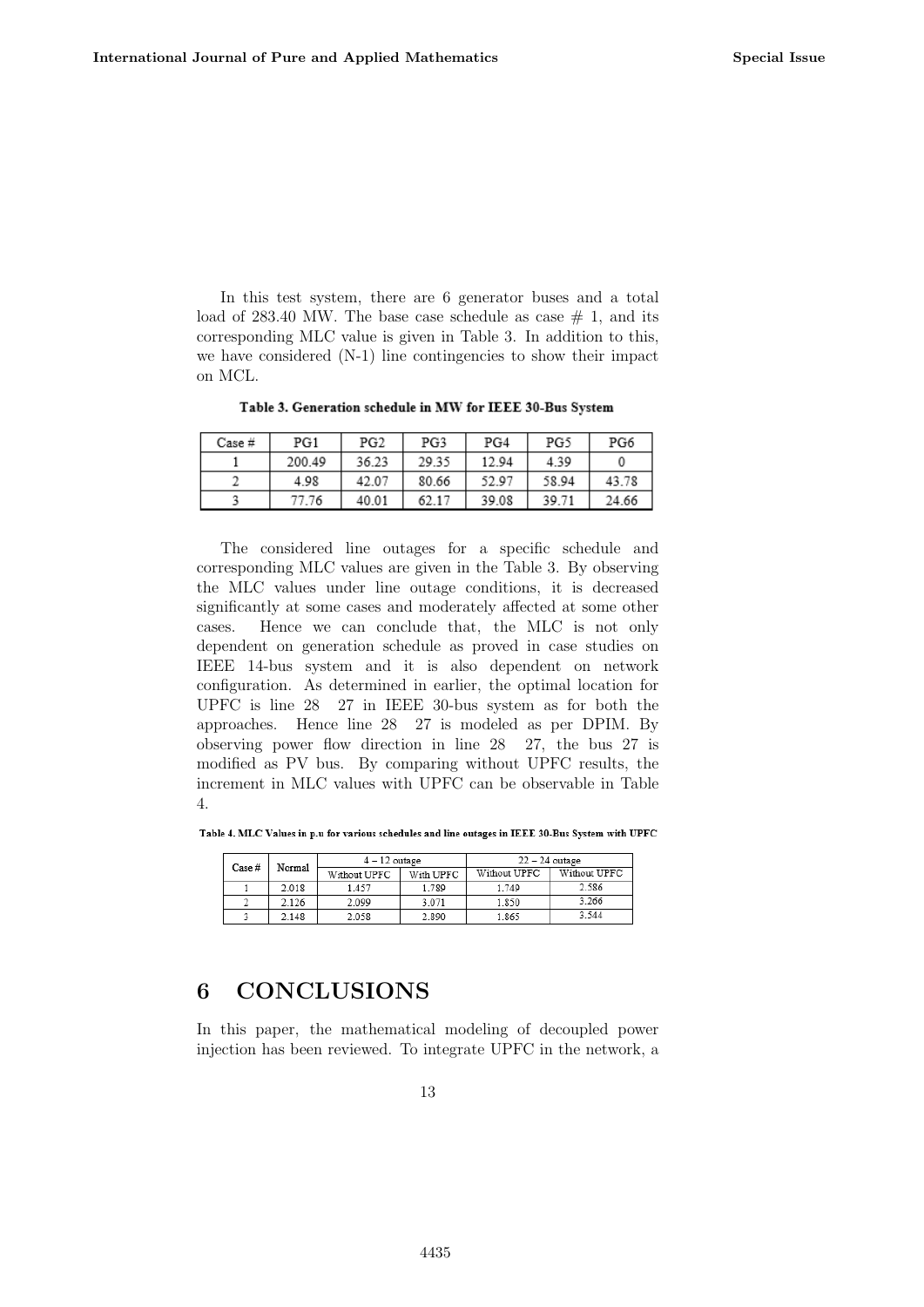novel approach is proposed based on reduced voltage stability margin. The case studies are performed on IEEE 14-bus and IEEE 30-bus test systems. The variation in generation schedule and load withdrawals in deregulated environment is considered in simulations. Under each generation schedule, the change in MLC values is observed. Similarly, the impact of line contingency on MLC is also observed. The enhanced MLC values obtained with UPFC have shown the proposed approach for real-time applications.

# References

- [1] Siddiqui, Anwar Shahzad, and Manisha Rani. "Enhancing power system loadability using IPFC device", International Journal of Systems Assurance Engineering and Management, 2015.
- [2] Nejad, HadiChahkandi and Jahani, Rouzbeh. "Comparison of Imperialist Competitive Algorithm and Other Heuristic Methods for Optimal Placement of UPFC in Electrical Power Systems", International Review on Modelling & Simulations, 2011.
- [3] Gyugyi, Laszlo, et al. "The unified power flow controller: a new approach to power transmission control." Power Delivery, IEEE Transactions on 10.2 (1995): 1085-1097.
- [4] Nabavi-Niaki, Ali, and Mohammad Reza Iravani. "Steadystate and dynamic models of unified power flow controller (UPFC) for power system studies." Power Systems, IEEE Transactions on 11.4 (1996): 1937-1943.
- [5] Ying Xiao, Y.H. Song, Chen-Ching Liu, Y.Z. Sun, "Available Transfer Capability Enhancement Using FACTS Devices", IEEE Trans. Power Syst. Vol. 18, No. 1, pp. 305-312, Feb. 2003.
- [6] N.Schnurr and W. H. Wellssow, "Determination and Enhancement of the Available Transfer Capability in FACTS", in Conf. IEEE Porto Power Tech Conference, Porto, Portugal, Vol. 4, Sept. 2001.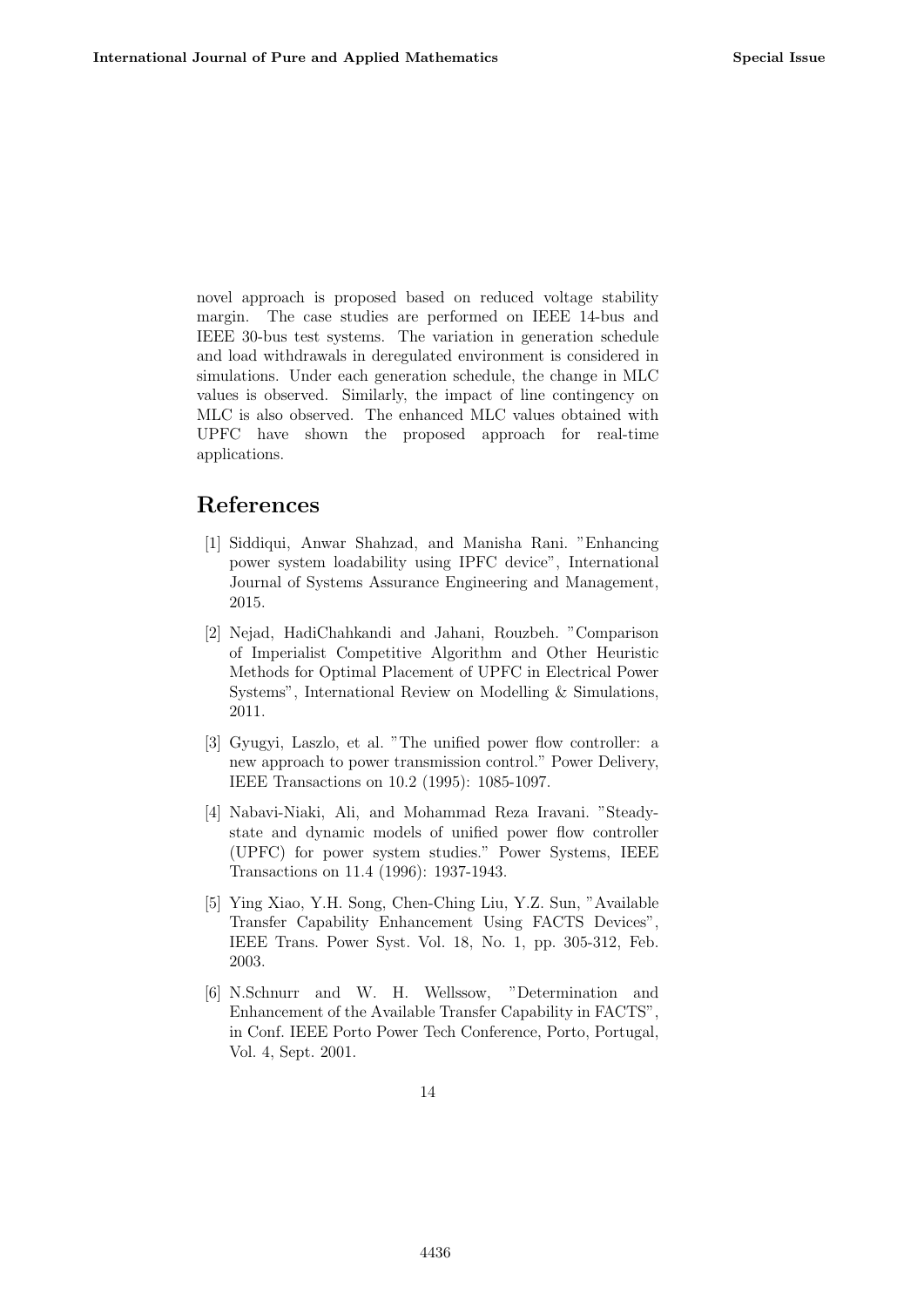- [7] HarinderSawhney, B. Jeyasurya, "Application of Unified Power Flow Controller for Available Transfer Capability Enhancement", Electric Power Syst. Res, Vol. 69 No.2-3, pp. 155-160, May 2004.
- [8] P. Gopi Krishna and T. GowriManohar, "Voltage Stability Constrained ATC Computations in Deregulated Power System Using Novel Technique", ARPN Journal of Engineering and Applied Sciences, Vol. 3, No. 6, pp. 76-81, Dec 2008.
- [9] Wang Feng, G. B. Shrestha, "Allocation of TCSC devices to optimize total transmission capacity in a competitive power market", in Proc. IEEE Power Engineering Society Winter Meeting, Vol. 2, pp. 587- 593, Feb. 2001.
- [10] Ya-Chin Chang, Rung-Fang Chang, Tsun-Yu Hsiao and Chan-Nan Lu, "Transmission System Loadability Enhancement Study by Ordinal Optimization Method", IEEE Trans. Power Syst. Vol. 26, No. 1, pp. 451-459, Feb. 2011.
- [11] P.S.Venkataramu and T. Ananthapadmanabha, "Installation of Unified Power Flow Controller for Voltage Stability Margin Enhancement under Line Outage Contingencies", Iranian Journal of Electrical and Computer Engineering, Vol. 5, No. 2, pp. 90-95, Summer-Fall 2006.
- [12] Chonhoe Kim, Jungsoo Park, Gilsoo Jang , Son, K.M., Tae-Kyun Kim, "Modeling of Unified Power Flow Controllers Using a Current Injection Method for Transient Stability Analysis", in Proc. IEEE/PES Transmission and Distribution Conference & Exhibition: Asia and Pacific Dalian, China, pp. 1-7, 2005.
- [13] A.Rajabi-Ghahnavieh, M. Fotuhi-Firuzabad, M. Shahidehpour, R. Feuillet, "UPFC for Enhancing Power System Reliability", IEEE Trans. Power Delivery. Vol. 25, No. 4, pp. 2881-2890, Oct. 2011.
- [14] A.V.NareshBabu, T. Ramana, S. Sivanagaraju, "Effect of Unified Power Flow Controller Parameters in Power Flow Studies", Elektrika -UTM Journal of Electrical Engineering, Vol. 13, No. 2, pp. 57-66, 2011.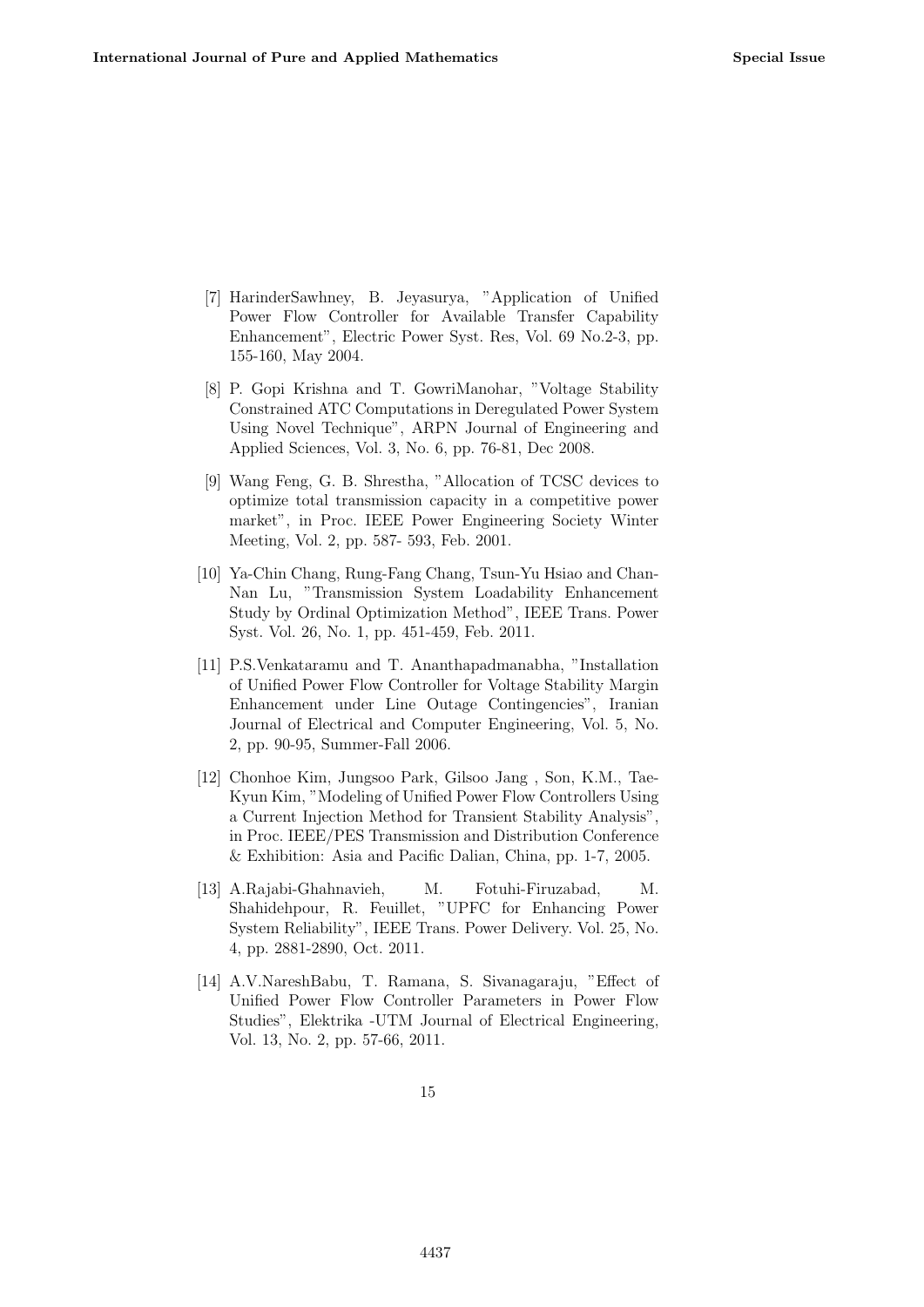- [15] M.H. Haque, C.M.Yam, "A Simple Method of Solving the Controlled Load Flow Problem of a Power System in the Presence of UPFC", Electric Power Syst. Res, Vol. 65 No. 1, pp. 55-162, April. 2003.
- [16] Ch. Chengaiah, G. V. Marutheswar, R. V. S. Satyanarayana, "Control Setting of Unified Power Flow Controller through Load Flow Calculation", APRN Journal of Engineering and Applied Sciences, Vol. 3, No. 6, pp. 6-10, Dec. 2008.
- [17] Enrique Acha, Power Electronic Control in Electrical Systems, Newnes, 2002.
- [18] J. Vara Prasad and K. Chandra Sekhar, "Optimal Location of UPFC for Congestion Relief in Deregulated Power Systems", Journal of Electrical Engineering, Vol 14/2014 Edition: 4, Article 4.4.8., pp. 1 8, 2014.
- [19] Ghahremani, Esmaeil, and Innocent Kamwa. "Optimal placement of multiple-type FACTS devices to maximize power system loadability using a generic graphical user interface." Power Systems, IEEE Transactions on 28.2 (2013): 764-778.
- [20] Prabha S. Kundur, Power System Stability and Control, McGraw-Hill Professional, 1994.
- [21] Nor RulHasma Abdullah, Ismail Musirin, Muhammad Murtadha Othman. "Constrained Active Power Reschedule Using Immune System Technique for Static Security Enhancement", Complexity in Engineering, COMPENG 2010, Rome, Italy, February 22-24, 2010.
- [22] Ajjarapu, V.; Christy, C., "The continuation power flow: a tool for steady state voltage stability analysis," in IEEE Transactions onPower Systems, vol.7, no.1, pp.416-423, Feb 1992.
- [23] Milano, Federico. "An open source power system analysis toolbox." Power Systems, IEEE Transactions on 20.3 (2005): 1199-1206.
- [24] D.P.Kotari, I. J. Nagrath, Modern Power System Analysis, Tata McGraw-Hill, 2003.